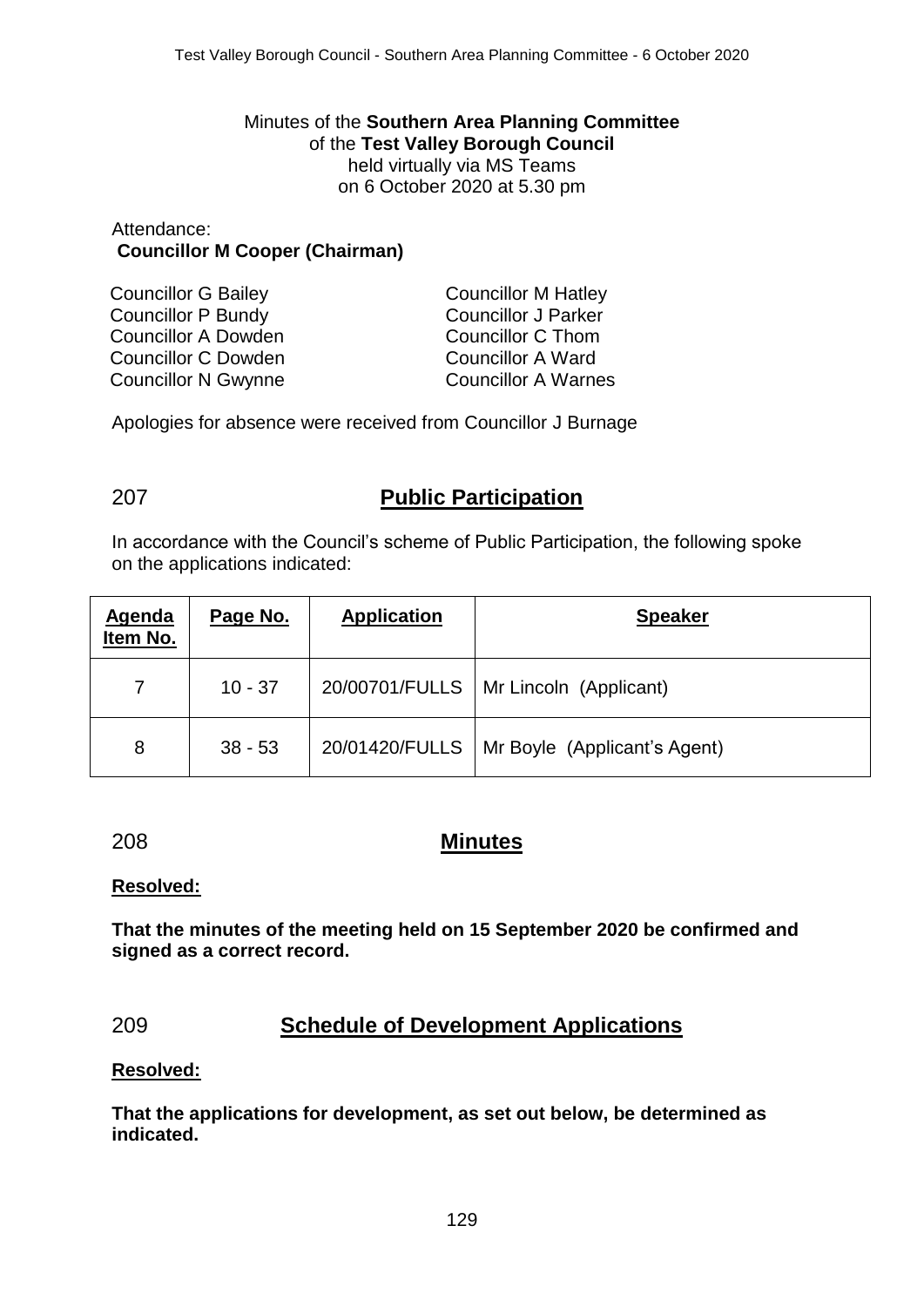## 210 **20/00701/FULLS**

| <b>APPLICATION NO.</b><br><b>APPLICATION TYPE</b><br><b>REGISTERED</b><br><b>APPLICANT</b> | 20/00701/FULLS<br><b>FULL APPLICATION - SOUTH</b><br>16.04.2020<br>Mr Tim Lincoln                                                                                                                                                                                 |
|--------------------------------------------------------------------------------------------|-------------------------------------------------------------------------------------------------------------------------------------------------------------------------------------------------------------------------------------------------------------------|
| <b>SITE</b>                                                                                | The Abbey Hotel, 11 Church Street, Romsey, SO51                                                                                                                                                                                                                   |
|                                                                                            | 8BT, ROMSEY TOWN                                                                                                                                                                                                                                                  |
| <b>PROPOSAL</b>                                                                            | Demolition of toilet blocks to rear and conversion,<br>alterations and extension to provide four dwellings<br>comprising a two-storey two-bedroom house, a three-<br>bedroom maisonette, a two-bedroom and a one<br>bedroom flat; provision of external staircase |
| <b>AMENDMENTS</b>                                                                          | Amended Plans and/or Additional Information<br>13.05.20, 14.05.20, 18.05.20, 26.05.20, 29.05.20,<br>20.07.20 & 28.07.20.                                                                                                                                          |
| <b>CASE OFFICER</b>                                                                        | Mr Paul Goodman                                                                                                                                                                                                                                                   |

#### **PERMISSION subject to:**

- **1. The development hereby permitted shall be begun within three years from the date of this permission. Reason: To comply with the provision of Section 91 of the Town and Country Planning Act 1990 as amended by Section 51 of the Planning and Compulsory Purchase Act 2004.**
- **2. No development shall take place until samples and details of the materials to be used in the construction of all external surfaces hereby permitted have been submitted to and approved in writing by the Local Planning Authority. Development shall be carried out in accordance with the approved details. Reason: To ensure the development has a satisfactory external**

**appearance in the interest of visual amenities in accordance with Test Valley Borough Revised Local Plan (2016) Policy E1.**

- **3. Development shall be undertaken and mitigation installed in accordance with the Noise in accordance with the Noise Impact Assessment Ref VA3274.200527.NIA (Venta, May 2020). However the dwellings shall not be occupied until a further sound testing undertaken, and submitted to and approved in writing by the Local Planning Authority, to confirm efficacy and achievement of the standards under Building Regulations and BS8233. Reason: To safeguard the amenities of the future occupiers in accordance with Test Valley Borough Revised Local Plan (2016) Policy E8.**
- **4. Development shall be undertaken and mitigation installed in accordance with the measures detailed in the Ecological Assessment (ecosupport, 22 May 2020). Reason: To ensure the protection of protected/notable species in accordance with Policy E5 of the Test Valley Revised Local Plan 2016.**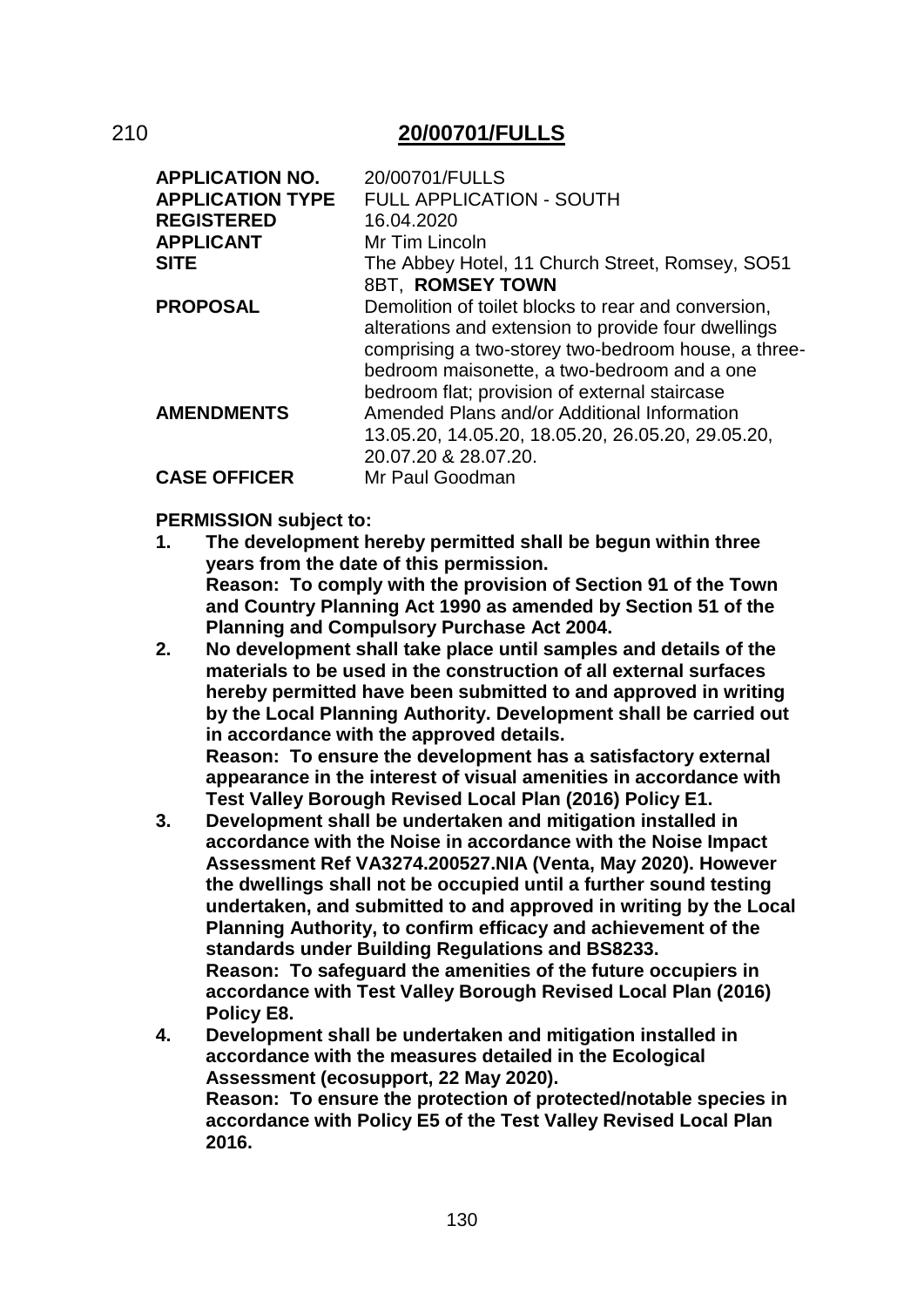**5. No development shall take place above DPC level of the development hereby permitted unless and until details of any proposed external plant and equipment have been submitted to and approved in writing by the local planning authority. Any measures required by the local planning authority to reduce noise from the plant or equipment shall be completed prior to the same being brought into use.**

**Reason: In the interest of the amenities in the local area in accordance with Test Valley Borough Revised Local Plan (2016) Policy E8.**

- **6. The development hereby approved shall be designed and built to meet Regulation 36 2 (b) requirement of 110 litres/person/day water efficiency set out in part G2 of Building Regulations 2015. Reason: In the interests of improving water usage efficiency in accordance with policy E7 of the Test Valley Borough Revised Local Plan 2016.**
- **7. The development hereby permitted shall not be carried out except in complete accordance with the details shown on the submitted plans, numbers:**

**7983/01A 7983/P16 7983/P31 7983/P32A 7983/P27 7983/P26 7983/P29 7983/P28 7983/P02A**

**Reason: For the avoidance of doubt and in the interests of proper planning.**

- **8. Full details of all new windows and doors shall be submitted to and approved in writing by the Local Planning Authority prior to the commencement of work. The windows and doors shall be installed in accordance with the approved details. Reason: To protect the character and appearance of the building and conservation area in accordance with Test Valley Borough Revised Local Plan (2016) Policy E9.**
- **9. The rooflights hereby permitted shall be of a 'conservation' style fitted flush to the roof slope. Reason: To protect the character and appearance of the building and conservation area in accordance with Test Valley Borough Revised Local Plan (2016) Policy E9.**
- **10. No development comprising below ground works, inclusive of the provision of any trenches, services and foundations associated with the development hereby permitted, shall take place until the applicant or their agents or successors in title has secured the implementation of a programme of archaeological work, in accordance with a written brief and specification for a scheme of investigation and mitigation, which has been submitted by the developer and approved in writing by the Local Planning**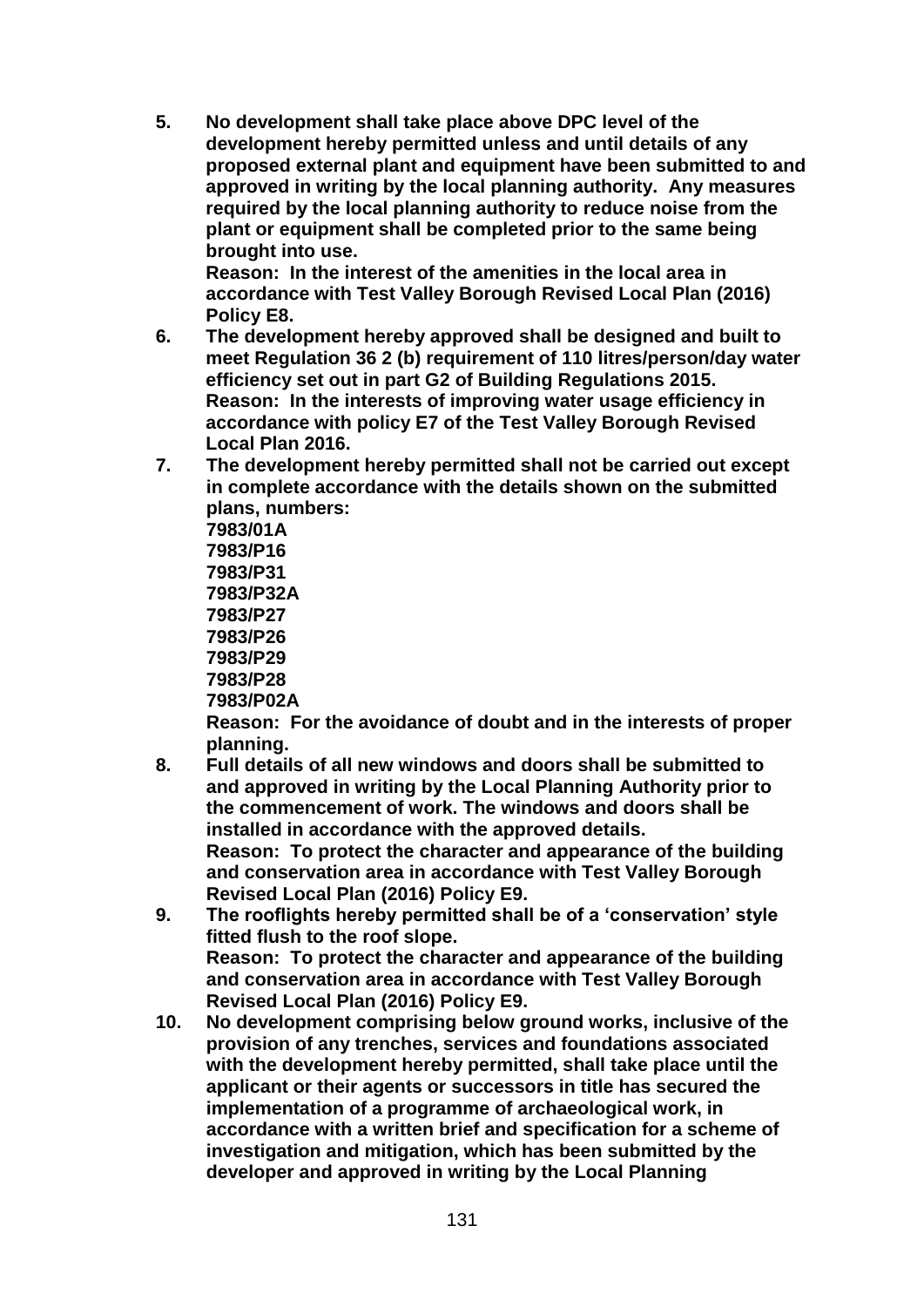**Authority. Development shall be undertaken in accordance with the approved scheme of investigation.** 

**Reason: The site is potentially of archaeological significance in accordance with Test Valley Borough Revised Local Plan (2016) Policy E9.**

**Notes to applicant:**

- **1. The development hereby permitted shall be carried out and completed strictly in accordance with the submitted plans, specifications and written particulars for which permission is hereby granted or which are subsequently submitted to, and approved in writing by, the Local Planning Authority and in compliance with any conditions imposed by the Local Planning Authority.**
- **2. In reaching this decision Test Valley Borough Council (TVBC) has had regard to the National Planning Policy Framework and takes a positive and proactive approach to development proposals focused on solutions. TVBC work with applicants and their agents in a positive and proactive manner offering a pre-application advice service and updating applicants/agents of issues that may arise in dealing with the application and where possible suggesting solutions.**

## 211 **20/01420/FULLS**

| <b>APPLICATION NO.</b>                   | 20/01420/FULLS                                                                                                           |
|------------------------------------------|--------------------------------------------------------------------------------------------------------------------------|
| <b>APPLICATION TYPE</b>                  | <b>FULL APPLICATION - SOUTH</b>                                                                                          |
| <b>REGISTERED</b>                        | 29.06.2020                                                                                                               |
| <b>APPLICANT</b>                         | Mr Harry Hutchinson                                                                                                      |
| <b>SITE</b>                              | Land at Adanac Park, Nursling Street, Nursling,                                                                          |
|                                          | <b>NURSLING AND ROWNHAMS</b>                                                                                             |
| <b>PROPOSAL</b>                          | Change of use of Units E6, E7 & E8 from B1(c) Light<br>industrial to B1(c) Light industrial and B2 General<br>industrial |
| <b>AMENDMENTS</b><br><b>CASE OFFICER</b> | Additional information received 23/07/20 & 18/08/20<br>Mr Paul Goodman                                                   |
|                                          |                                                                                                                          |

#### **PERMISSION subject to:**

- **1. The development hereby permitted shall be begun within three years from the date of this permission. Reason: To comply with the provision of Section 91 of the Town and Country Planning Act 1990 as amended by Section 51 of the Planning and Compulsory Purchase Act 2004.**
- **2. Prior to the first occupation of any part of the change of use floor space hereby permitted parking spaces identified within the development to serve that floor space, including disabled parking, permitted under application 19/00786/VARS shall be constructed, surfaced, laid out and made available for the parking of vehicles associated with the units in accordance with the approved plans.**